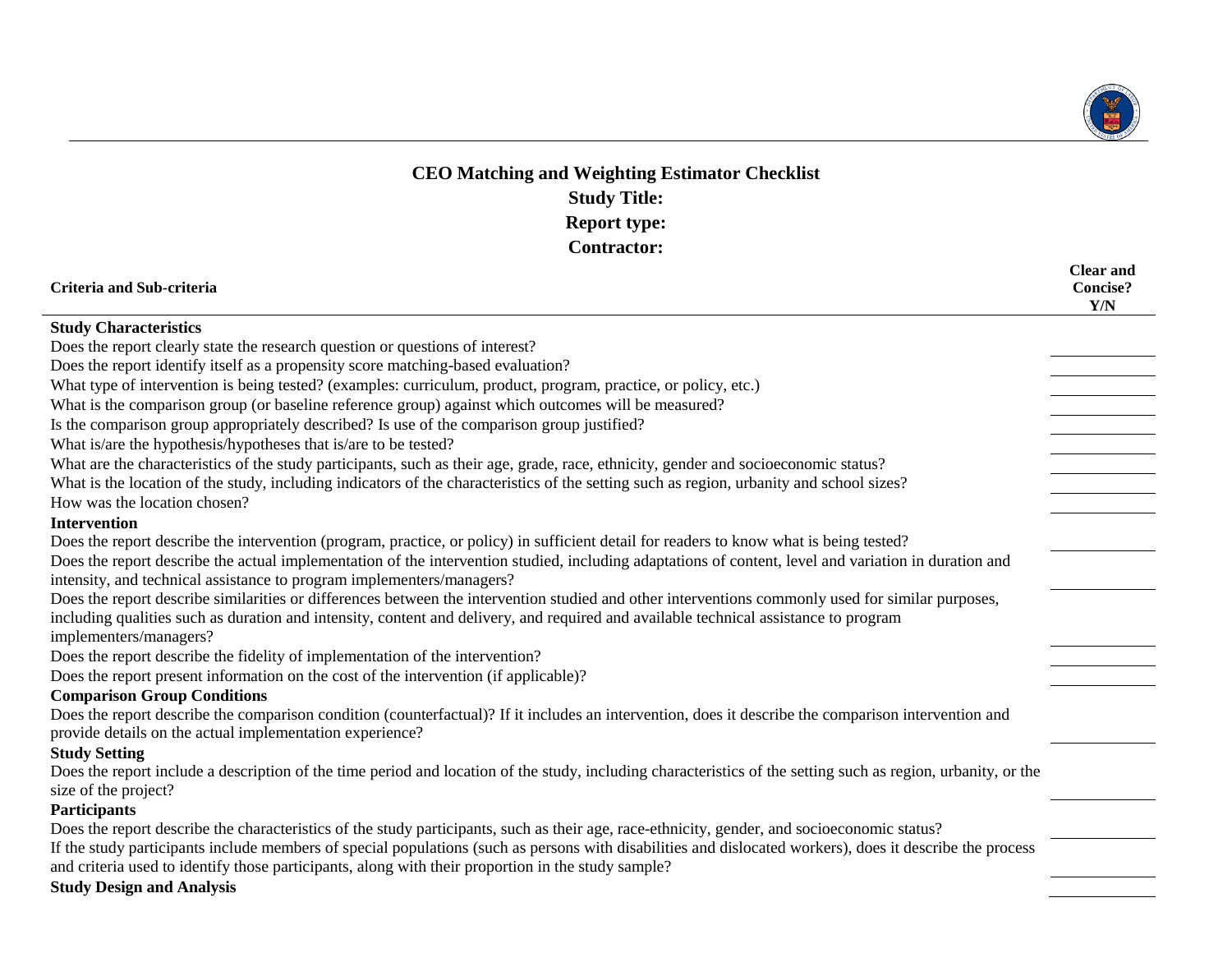

| Criteria and Sub-criteria                                                                                                                                                                               | <b>Clear and</b><br><b>Concise?</b><br>Y/N |
|---------------------------------------------------------------------------------------------------------------------------------------------------------------------------------------------------------|--------------------------------------------|
| Does the report describe the type of matching process that will be used and the sample size?                                                                                                            |                                            |
| Is the choice of the matching estimator reasonable and justified?                                                                                                                                       |                                            |
| Is there any attempt to justify the identification strategy?                                                                                                                                            |                                            |
| Is the justification reasonable?                                                                                                                                                                        |                                            |
| Does the report present a histogram of the common support among treatment and control observations, in order to ensure matching is being correctly<br>implemented?                                      |                                            |
| Does the report discuss the process by which common support is established, including a discussion of any trimming procedures?                                                                          |                                            |
| Does the report present tests of balance after matching, along with adjusted and unadjusted means of the comparison group covariates and means for<br>the participants?                                 |                                            |
| Does the report discuss the model of treatment assignment (probit, logit, etc.)?                                                                                                                        |                                            |
| Does the report present all observed variables that are used and discuss potentially omitted variables that may affect the procedure?                                                                   |                                            |
| Does the report clearly describe the outcome measures used (whether or not the outcome measure is standardized, how data is collected, etc.)?                                                           |                                            |
| Does the study report the extent to which data is missing?                                                                                                                                              |                                            |
| Does the report account for missing data (case deletion, nonresponse weights, imputation) for both outcomes control variables?                                                                          |                                            |
| Does the report handle missing data in a reasonable way?                                                                                                                                                |                                            |
| Does the report discuss the bandwidth or "tuning" parameter and how it is selected?                                                                                                                     |                                            |
| Are the results sensitive to the choice of tuning parameter?                                                                                                                                            |                                            |
| Does the report discuss how standard errors for the impacts were estimated?                                                                                                                             |                                            |
| Does the report discuss precision and consistency of standard error estimates?                                                                                                                          |                                            |
| Is there any reason why treatment assignment may be dynamic? Does the report discuss this?                                                                                                              |                                            |
| <b>Sample Attrition/Nonresponse</b>                                                                                                                                                                     |                                            |
| For each key outcome measure, does it include a diagram (e.g. Consort diagram) or table that shows a clear pathway to the final analytic study sample                                                   |                                            |
| for that outcome, including:                                                                                                                                                                            |                                            |
| Numbers of sites or individuals randomly assigned to intervention and control groups?<br>$\bullet$                                                                                                      |                                            |
| Numbers for whom outcome data was collected?                                                                                                                                                            |                                            |
| Numbers of individuals or site that attrited from sample, and reasons for attrition (moved away, absent, refused, site closed)?                                                                         |                                            |
| Does the discussion of attrition and response rates include the extent to which the rates attrition and nonresponse differ for the treatment and                                                        |                                            |
| comparison groups?                                                                                                                                                                                      |                                            |
| If there is differential attrition after random assignment, does the report mention that as a potential threat to internal validity?                                                                    |                                            |
| <b>Tests for Pre-Intervention Treatment and Comparison Group Equivalence</b>                                                                                                                            |                                            |
| Does the report provide documentation of sample equivalence (1) at baseline for all randomized sample units (i.e. the initial sample), and (2) for the<br>treatment-comparison analysis (final) sample? |                                            |
| Does the documentation include sample sizes, means, and standard deviations for key background characteristics and for baseline (pre-intervention)                                                      |                                            |
| measures of the key outcomes (or closely associated variables)?                                                                                                                                         |                                            |
| <b>Analytic Approach</b>                                                                                                                                                                                |                                            |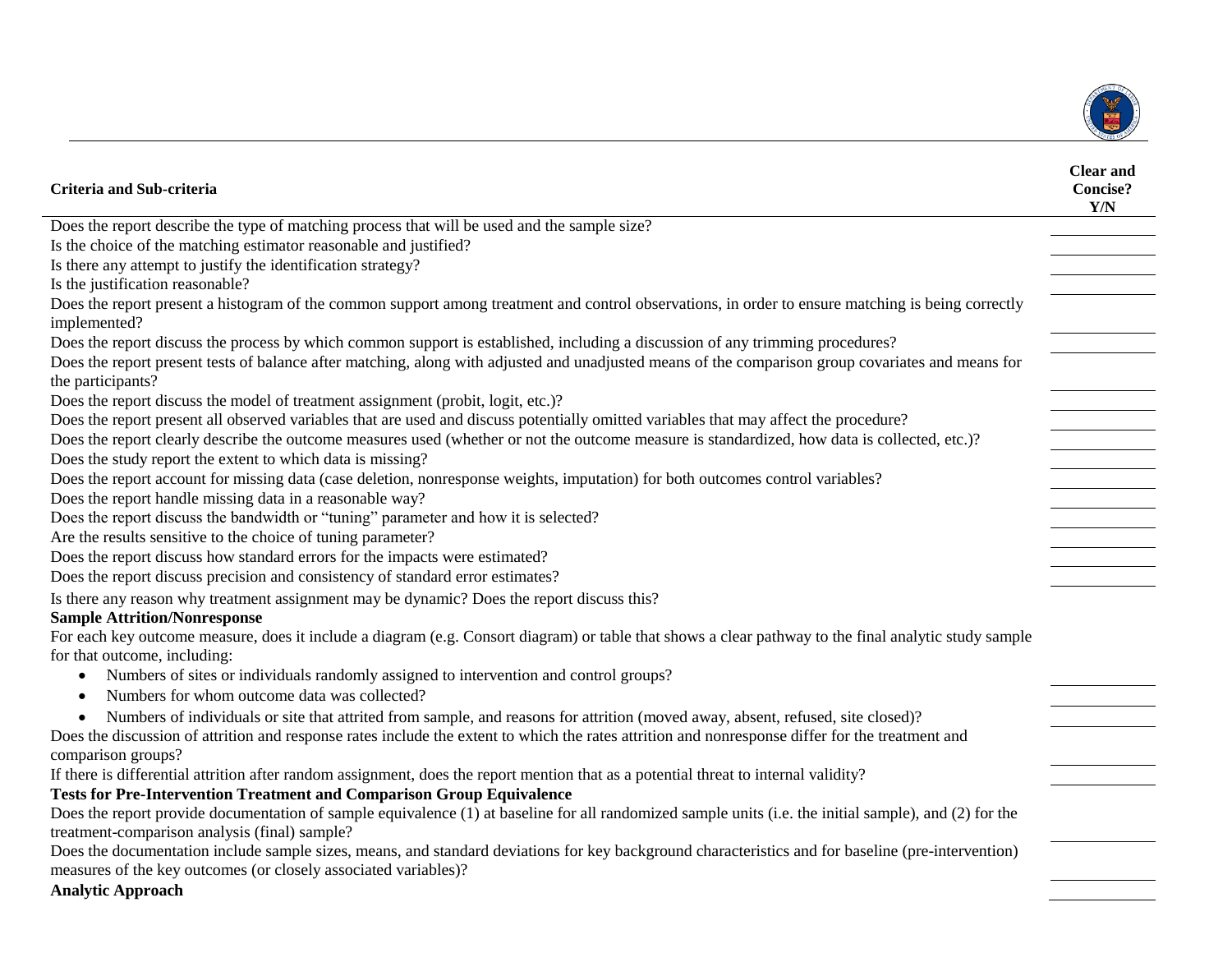

| Criteria and Sub-criteria                                                                                                                                                                                                                                                                                                                                                                                                                                                                                                             | <b>Clear and</b><br><b>Concise?</b><br>Y/N |
|---------------------------------------------------------------------------------------------------------------------------------------------------------------------------------------------------------------------------------------------------------------------------------------------------------------------------------------------------------------------------------------------------------------------------------------------------------------------------------------------------------------------------------------|--------------------------------------------|
| Does the report adequately describe the approach to using impact estimates, including models to estimate effects (e.g. regression, ANCOVA, or HLM                                                                                                                                                                                                                                                                                                                                                                                     |                                            |
| model) and their appropriateness for the data structure? Do they appropriately account for stratification and clustering?                                                                                                                                                                                                                                                                                                                                                                                                             |                                            |
| If the treatment and comparison groups were not equivalent at baseline, are the characteristics that differed between the treatment and comparison<br>groups included as covariates in the multivariate analysis?                                                                                                                                                                                                                                                                                                                     |                                            |
| Does the report provide any rationale for examining subgroups studied, and if so, any approach to estimating effects for sample subgroups?<br>Does the report clearly describe any sensitivity analyses conducted?                                                                                                                                                                                                                                                                                                                    |                                            |
| If appropriate, does the report account for multiple comparisons by adjusting the critical statistical value to account for the analysis of multiple<br>outcomes within the same domain or use of the same intervention or comparison groups in multiple analyses of the same outcomes?<br>Does the report provide any rationale for examining subgroups studied, and approach to estimating effects for sample subgroups?<br>Are the results for all outcome measure reported (not just those with significant or positive effects)? |                                            |
| Is the reporting of results of outcome measures complete (reporting of sample sizes, means, SDs, confidence intervals, significance test results)?<br>Are the strengths and limitations of the analyses presented clearly?                                                                                                                                                                                                                                                                                                            |                                            |
| <b>Results</b>                                                                                                                                                                                                                                                                                                                                                                                                                                                                                                                        |                                            |
| Are results from the model appropriately presented and discussed?                                                                                                                                                                                                                                                                                                                                                                                                                                                                     |                                            |
| Are the results presented in an objective manner? Have they been "cherry-picked"?                                                                                                                                                                                                                                                                                                                                                                                                                                                     |                                            |
| Does the report include the sample sizes, means and standard deviations for key background characteristics and for baseline measures of the key<br>outcomes for the analytic sample? Are the results presented separately for the treatment/control groups?<br>Was multiple hypothesis testing conducted? How many outcomes were there?                                                                                                                                                                                               |                                            |
| If multiple hypothesis testing is conducted, does the report adjust the statistical critical value?                                                                                                                                                                                                                                                                                                                                                                                                                                   |                                            |
| Is there attrition in the study? Is it large or small?                                                                                                                                                                                                                                                                                                                                                                                                                                                                                |                                            |
| Does attrition differ by treatment status?                                                                                                                                                                                                                                                                                                                                                                                                                                                                                            |                                            |
| How is attrition treated in the study? Is the decision reasonable?                                                                                                                                                                                                                                                                                                                                                                                                                                                                    |                                            |
| Does the report provide standard errors in addition to stars/bolding to indicate levels of statistical significance?<br>Does the report indicate the duration of time over which outcomes are measured?                                                                                                                                                                                                                                                                                                                               |                                            |
| Is the period over which outcomes are estimated sufficiently long enough to effectively capture the effects of the problem?<br><b>Conclusions</b>                                                                                                                                                                                                                                                                                                                                                                                     |                                            |
| Are the conclusions consistent with the research questions asked?                                                                                                                                                                                                                                                                                                                                                                                                                                                                     |                                            |
| Are the conclusions based on objective reporting of information?                                                                                                                                                                                                                                                                                                                                                                                                                                                                      |                                            |
| Does the report reach appropriate conclusions or are results overstated and/or not supported by appropriate evidence?                                                                                                                                                                                                                                                                                                                                                                                                                 |                                            |
| Does the report make note of any limitations?                                                                                                                                                                                                                                                                                                                                                                                                                                                                                         |                                            |
| Does the report address sources of potential bias or imprecision?                                                                                                                                                                                                                                                                                                                                                                                                                                                                     |                                            |
| Are the conclusions drawn reasonable and/or useful to the implementing agency?                                                                                                                                                                                                                                                                                                                                                                                                                                                        |                                            |
| <b>General Comments</b>                                                                                                                                                                                                                                                                                                                                                                                                                                                                                                               |                                            |
| Is the report concise and clear? Can it be understood by the intended audience?                                                                                                                                                                                                                                                                                                                                                                                                                                                       |                                            |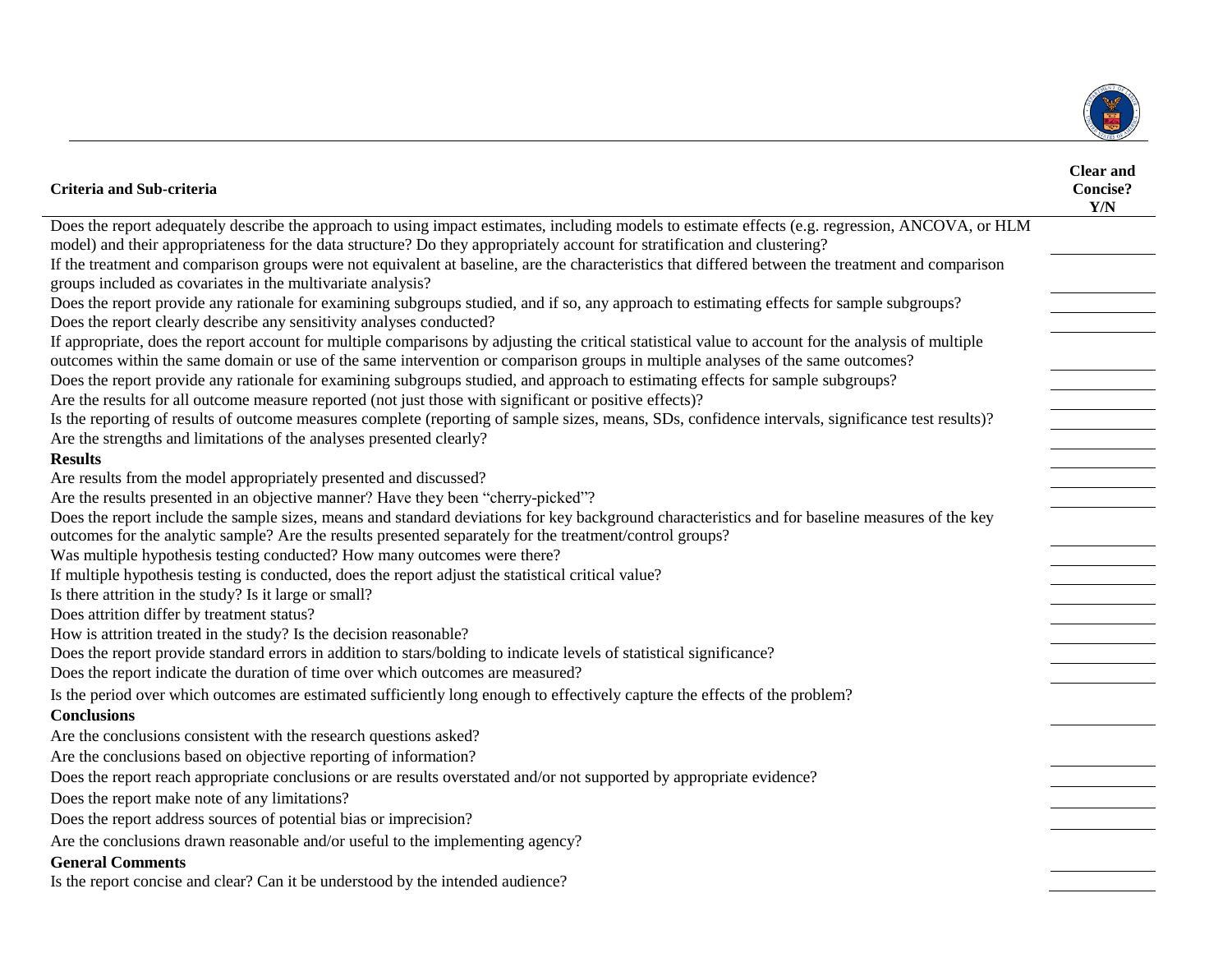

| Criteria and Sub-criteria                                                                                 | <b>Clear</b> and<br><b>Concise?</b><br>Y/N |
|-----------------------------------------------------------------------------------------------------------|--------------------------------------------|
| Did the report identify clearly what is conjecture, speculation or opinion—and the sources of such views? |                                            |
|                                                                                                           |                                            |

| <b>Estimator</b><br><b>Ranking</b><br>$(1=strongest,$<br>$3=$ weakest) | <b>Matching</b><br><b>Estimator</b>                               | <b>Overview</b>                                                                                                                               | <b>Strength</b>                                                                                                                                                                                                                                                                                                                                                         | <b>Weakness</b>                                                                                                                                                                                                                                                                                       | <b>Distance</b><br><b>Metrics</b><br><b>Used</b> | <b>Key</b><br><b>Citations</b>                                    |
|------------------------------------------------------------------------|-------------------------------------------------------------------|-----------------------------------------------------------------------------------------------------------------------------------------------|-------------------------------------------------------------------------------------------------------------------------------------------------------------------------------------------------------------------------------------------------------------------------------------------------------------------------------------------------------------------------|-------------------------------------------------------------------------------------------------------------------------------------------------------------------------------------------------------------------------------------------------------------------------------------------------------|--------------------------------------------------|-------------------------------------------------------------------|
|                                                                        | <b>Mahalanobis</b><br><b>Distance</b><br><b>Matching</b><br>(MDM) | MDM is employed by randomly ordering<br>subjects, and then calculating the distance<br>between the first treated subject and all<br>controls. | MDM is a useful estimator to detect<br>outliers, especially in development of<br>linear regression.                                                                                                                                                                                                                                                                     | Because MDM is not based on a one-<br>dimensional score, it may be difficult<br>to find close matches when many<br>covariates are included in the model.<br>When number of covariates increases.<br>the average Mahalanobis distance<br>between observations increases as<br>well.                    | Mahalanobis<br>Distance                          |                                                                   |
|                                                                        | Kernel<br><b>Matching</b>                                         | This method constructs a match for each<br>program participant using a weighted<br>average over multiple persons in the<br>comparison group.  | Because more information is used.<br>lower variance is achieved.                                                                                                                                                                                                                                                                                                        | There is a possibility that the<br>observations used are bad matches.<br>Hence, the proper imposition of the<br>common support condition is of major<br>importance. The choice of the kernel<br>function also matters for whether or<br>not all of the comparison units receive<br>a non-zero weight. |                                                  | Heckman,<br>Ichimura and<br>Todd (1997,<br>1998).                 |
|                                                                        | <b>Local Linear</b><br><b>Matching</b>                            | Local linear matching is a generalized<br>version of kernel matching, proposed by<br>Heckman, Ichimura and Todd (1997).                       | Local linear estimation has a faster<br>rate of convergence near boundary<br>points and greater robustness to<br>different data design densities.<br>Therefore local linear regression<br>performs better than kernel estimation<br>in cases where the nonparticipant<br>observations on the propensity score<br>P fall on one side of the participant<br>observations. | Similar weakness to kernel matching                                                                                                                                                                                                                                                                   |                                                  | Todd (2008);<br>Heckman,<br>Ichimura and<br>Todd (1997,<br>1998). |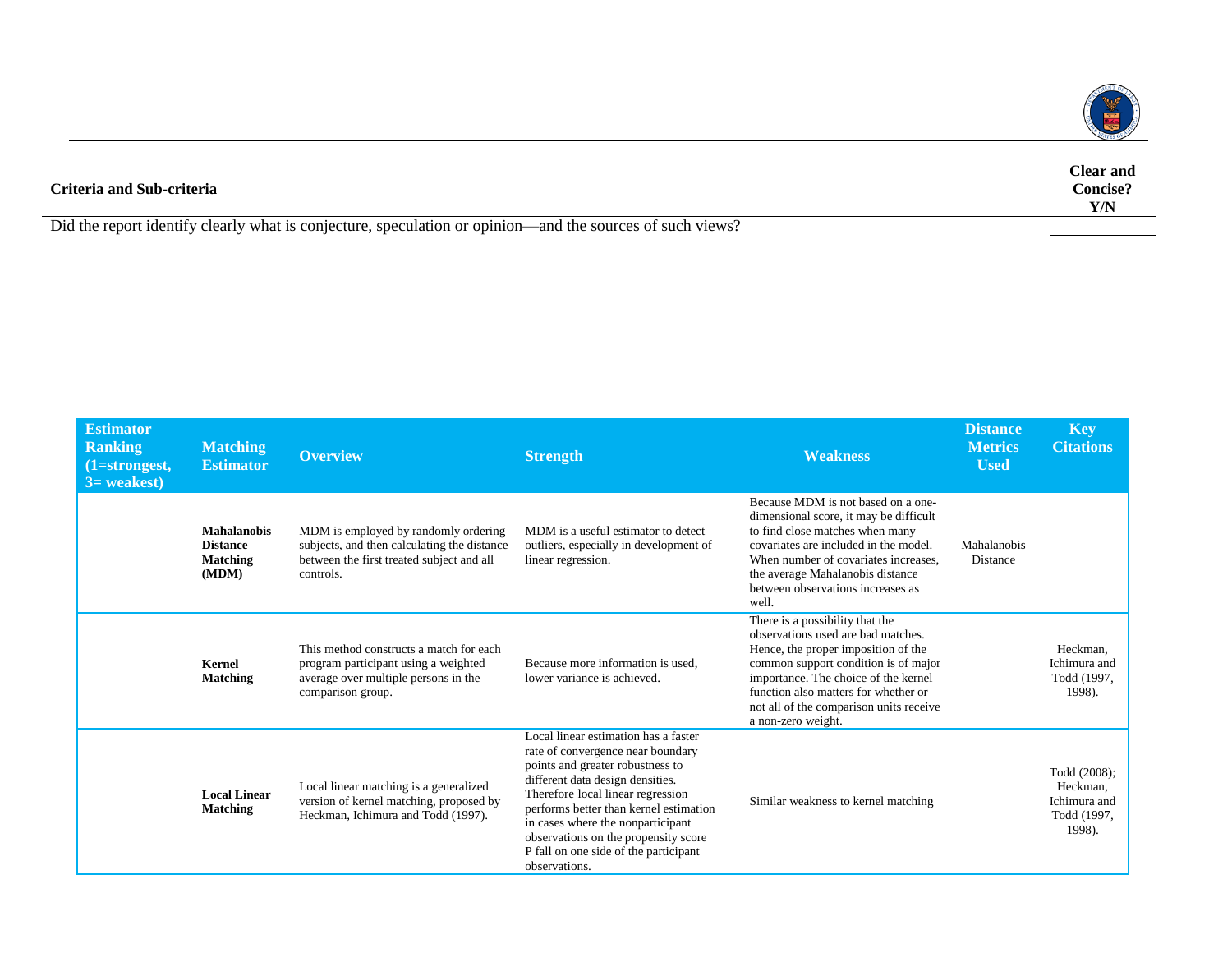

| <b>Estimator</b><br><b>Ranking</b><br>(1=strongest,<br>$3=$ weakest) | <b>Matching</b><br><b>Estimator</b>                                  | <b>Overview</b>                                                                                                                                                                                                                                                                                                                                                                                                                                      | <b>Strength</b>                                                                                                                                                                                                                                                                                                                                                                                      | <b>Weakness</b>                                                                                                                                                                                                                                                                                                                                                                                                                                                                                                                                                                        | <b>Distance</b><br><b>Metrics</b><br><b>Used</b> | <b>Key</b><br><b>Citations</b> |
|----------------------------------------------------------------------|----------------------------------------------------------------------|------------------------------------------------------------------------------------------------------------------------------------------------------------------------------------------------------------------------------------------------------------------------------------------------------------------------------------------------------------------------------------------------------------------------------------------------------|------------------------------------------------------------------------------------------------------------------------------------------------------------------------------------------------------------------------------------------------------------------------------------------------------------------------------------------------------------------------------------------------------|----------------------------------------------------------------------------------------------------------------------------------------------------------------------------------------------------------------------------------------------------------------------------------------------------------------------------------------------------------------------------------------------------------------------------------------------------------------------------------------------------------------------------------------------------------------------------------------|--------------------------------------------------|--------------------------------|
|                                                                      | <b>Inverse</b><br><b>Propensity</b><br>Weighting<br>$(\mathbf{IPW})$ | Inverse propensity weighting uses the<br>inverse of the propensity score to weight<br>each observation in the treated group, and<br>one minus the inverse of the propensity<br>score to weight the controls.                                                                                                                                                                                                                                         | Weighting is useful because it<br>includes all the data (provided<br>weights are non-zero) and does not<br>depend on random sampling, thus<br>providing replicability. Imbens et al.<br>(2003) show that this weighting can<br>produce unbiased estimates of the<br>true treatment effect.                                                                                                           | The method does not work well in<br>practice, since observations with a<br>very low probability of being treated<br>have asymptotically large inverses as<br>weights, causing the effect size to be<br>dominated by this value and a high<br>variance in the results (Posner and<br>Ash). Also, unbiasedness requires the<br>weights to be calculated using the true<br>propensity score, which may be hard<br>to estimate in practice.                                                                                                                                                |                                                  | Imbens et al.<br>(2003)        |
|                                                                      | <b>Double Robust</b><br><b>Estimation</b>                            | Double Robust Estimation combines<br>outcome regression with weighting by<br>the propensity score such that the<br>estimator of treatment effect is robust to<br>misspecification of one (but not both) of<br>these models (Funk et al., 2011).                                                                                                                                                                                                      | Double Robust Estimation allows for<br>one of the two model specifications to<br>be incorrect while still producing<br>unbiased estimates.                                                                                                                                                                                                                                                           | If both of the models are incorrectly<br>specified, then there will still be bias<br>in the estimates, and it will be<br>augmented more than if a single<br>model had been used.                                                                                                                                                                                                                                                                                                                                                                                                       |                                                  | Funk et al.<br>(2011)          |
|                                                                      | Coarsened<br><b>Exact</b><br><b>Matching</b><br>(CEM)                | CEM is a Monotonoic Imbalance<br>Bounding (MIB) matching method ---<br>which means that the balance between<br>the treated and control group is chosen by<br>the user ex ante. Therefore, adjusting the<br>imbalance on one variable has no effect<br>on the maximum imbalance of any other.<br>CEM also strictly bounds through ex ante<br>user choice both the degree of model<br>dependence and the average treatment<br>effect estimation error. | CEM eliminates the need for a<br>separate procedure to restrict data to<br>common empirical support, is robust<br>to measurement error, works well for<br>multicategory treatments, determining<br>blocks in experimental designs, and<br>evaluating extreme counterfactuals.<br>When used properly with informative<br>data, CEM can reduce model<br>dependence and bias and improve<br>efficiency. | Choosing the coarsening parameter<br>appropriately is the primary issue to<br>consider when running CEM.<br>If the parameter is set too large, then<br>information that might have been<br>useful to produce better matches<br>may be missed. If the parameter is set<br>too small, then too many observations<br>may be discarded without a chance<br>for compensation during the analysis<br>stage. Standard issues with matching<br>estimators also apply, such as not<br>matching on an important covariate<br>(unless it is closely related to a<br>variable that is matched on). |                                                  | Iacus et al.<br>(2011)         |
|                                                                      | Genetic<br>Matching<br>(GenMatch)                                    | Genetic Matching is a method of<br>multivariate matching that uses an<br>evolutionary search algorithm to<br>determine the weight each covariate is<br>given. It is a generalization of MDM.                                                                                                                                                                                                                                                         | Diamond and Sekhon (2012) have<br>shown that GenMatch improves<br>covariate balance and may reduce<br>bias.                                                                                                                                                                                                                                                                                          | The strengths of the estimator require<br>that the "selection on observables"<br>assumption hold, an assumption that<br>is not easily testable in practice.                                                                                                                                                                                                                                                                                                                                                                                                                            |                                                  | Diamond and<br>Sekhon (2012)   |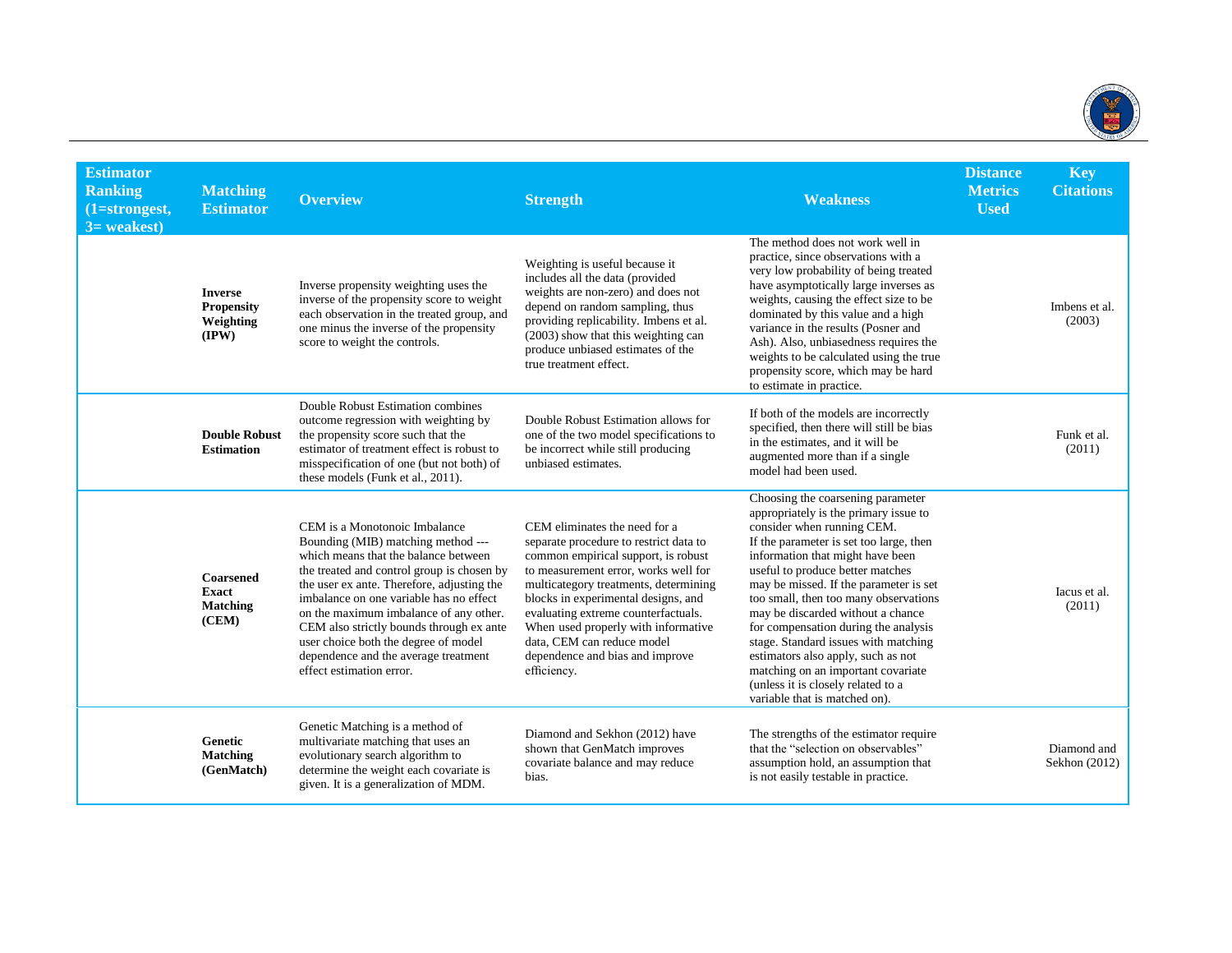

| <b>Estimator</b><br><b>Ranking</b><br>$(1=strongest,$<br>$3=$ weakest) | <b>Matching</b><br><b>Estimator</b>                                    | <b>Overview</b>                                                                                                                                                                                                                                                                                                                                                                                                 | <b>Strength</b>                                                                                                                                                                                                                                         | <b>Weakness</b>                                                                                                                                                                                                                                                                                            | <b>Distance</b><br><b>Metrics</b><br><b>Used</b> | <b>Key</b><br><b>Citations</b> |
|------------------------------------------------------------------------|------------------------------------------------------------------------|-----------------------------------------------------------------------------------------------------------------------------------------------------------------------------------------------------------------------------------------------------------------------------------------------------------------------------------------------------------------------------------------------------------------|---------------------------------------------------------------------------------------------------------------------------------------------------------------------------------------------------------------------------------------------------------|------------------------------------------------------------------------------------------------------------------------------------------------------------------------------------------------------------------------------------------------------------------------------------------------------------|--------------------------------------------------|--------------------------------|
|                                                                        | <b>Nearest</b><br><b>Neighbor</b><br>Matching<br>(NNM)                 | This method selects an individual from<br>the comparison group as a matching<br>partner for a treated individual that is<br>closest in terms of propensity score.                                                                                                                                                                                                                                               | NNM allows both with and without<br>replacement in carrying out the<br>estimate. Matching with replacement<br>causes the average quality of<br>matching to increase and the bias will<br>decrease, but fewer cases will be<br>used, reducing precision. | When performing NNM without<br>replacement, estimates depend on the<br>order in which observations get<br>matches. Therefore, it is vital to<br>ensure that ordering is random.<br>Nearest neighbor technique faces the<br>risk of imprecise matches if the<br>closest neighbor is numerically<br>distant. |                                                  |                                |
|                                                                        | <b>Nearest</b><br><b>Neighbor</b><br><b>Matching with</b><br>a Caliper | This method is a variant of nearest<br>neighbor matching. Nearest neighbor<br>matching faces the risk of bad matches, if<br>the closest neighbor is far away. This can<br>be avoided by imposing a tolerance level<br>on the maximum propensity score<br>distance (caliper).                                                                                                                                    | Because NNM faces the risk of bad<br>matches (if the closest neighbor is far<br>away), imposing a caliper imposes a<br>tolerance level on the maximum<br>propensity score distance. Bad<br>matches are avoided and hence the<br>matching quality rises. | Often must make decision between<br>two realities: While trying to<br>maximize exact matches, cases may<br>be excluded due to incomplete<br>matching. While trying to maximize<br>cases, more inexact matching<br>typically results.                                                                       |                                                  |                                |
|                                                                        | <b>Radius</b><br><b>Matching</b>                                       | Radius matching is a variation of caliper<br>matching that attempts to use not only the<br>nearest neighbor within each caliper but<br>all of the units within the caliper. Radius<br>matching is recommended when the<br>control group is large and there is more<br>than one nearest neighbor.                                                                                                                | Radius matching uses only as many<br>comparison units as are available<br>within the caliper and therefore<br>allows for usage of more (fewer)<br>units when good matches are (are not)<br>available.                                                   | A drawback of radius matching is that<br>it is difficult to know a priori what<br>choice for the tolerance level is<br>reasonable.                                                                                                                                                                         |                                                  |                                |
|                                                                        | <b>Optimal Full</b><br>Matching<br>(OM)                                | Optimal Matching is the process of<br>developing matched sets in such a way<br>that the total sample distance of<br>propensity scores is minimized. Optimal<br>Full Matching is a method to generalize<br>Optimal Matching to use all of the<br>available comparison observations.                                                                                                                              | Optimal matching identifies matched<br>sets in such a way that the process<br>aims to optimize the total distance,<br>and decisions made later take into<br>consideration decisions made earlier.                                                       | The first problem with OM is how<br>the OM algorithm uses "insertions"<br>and<br>"deletions." The second problem with<br>OM is the lack of clear benchmarks<br>that can be used to test the results.                                                                                                       |                                                  |                                |
|                                                                        | <b>Fine Balance</b>                                                    | Fine balance refers to exact balancing of<br>a nominal variable, often a variable with<br>many discrete categories, but it does not<br>require individually matched treated and<br>control subjects for this variable. Fine<br>balance creates a patterned distance<br>matrix which is passed to a subroutine<br>that optimally pairs the rows and columns<br>of the matrix. See Rosenbaum et al.<br>$(2007)$ . | Fine balance does not require<br>individually matching on the<br>propensity score but uses this score to<br>balance participants instead on some<br>meaningful variable.                                                                                | The principal disadvantage of fine<br>balancing is that it is a constraint on<br>an optimization problem, namely the<br>minimization of the total distance<br>within matched sets, so one can obtain<br>a better or lower minimum total<br>distance by removing the constraint.                            |                                                  | Rosenbaum et<br>al. (2007)     |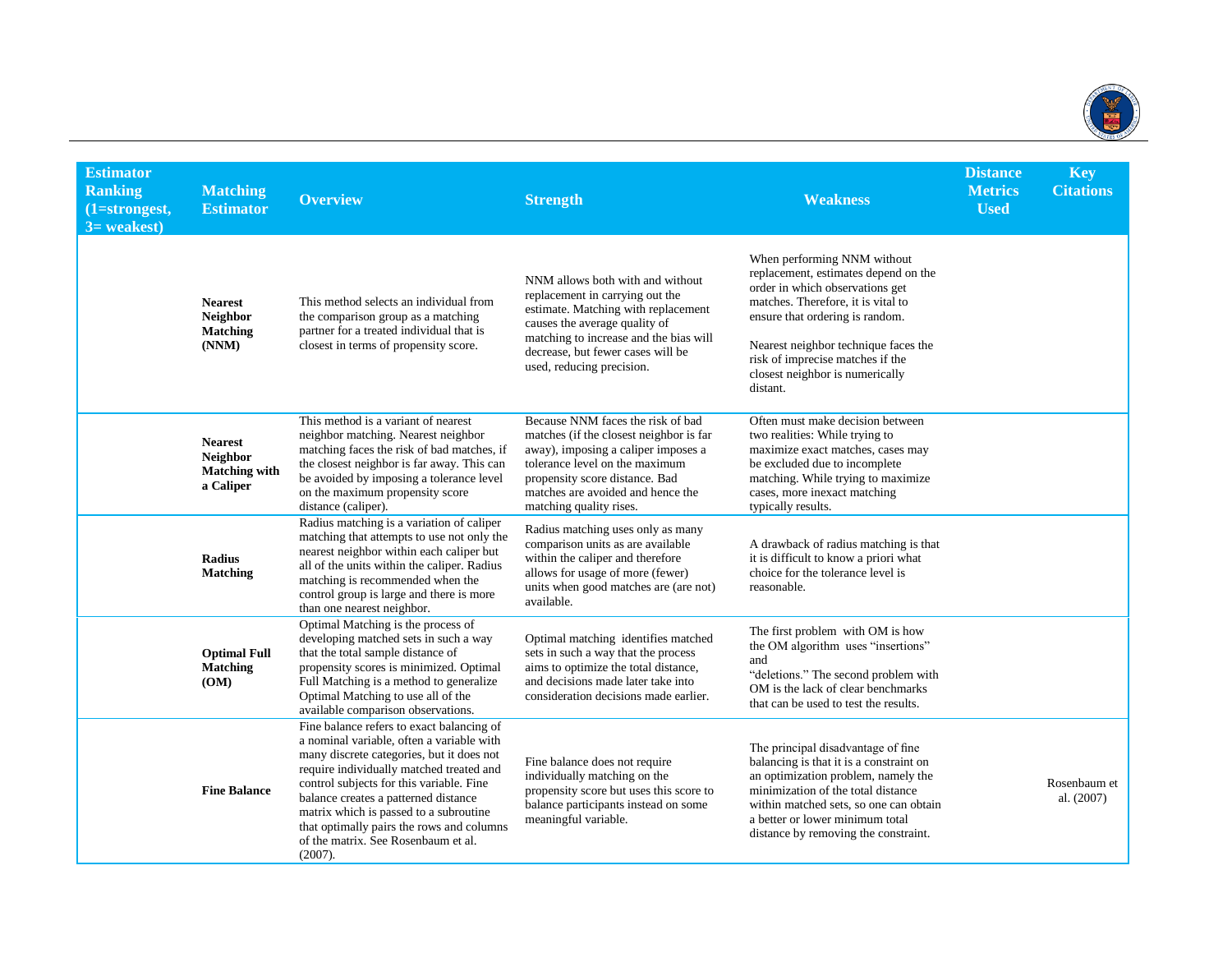

| <b>Estimator</b><br>Ranking<br>$\mid$ (1=strongest,<br>$3$ = weakest) | <b>Matching</b><br><b>Estimator</b>              | <b>Overview</b>                                                                                                                                                                                             | <b>Strength</b>                                                                                                                                        | <b>Weakness</b>                                                                                                                                                                                                                                                                                                                                                                                                        | <b>Distance</b><br><b>Metrics</b><br><b>Used</b> | <b>Key</b><br><b>Citations</b>     |
|-----------------------------------------------------------------------|--------------------------------------------------|-------------------------------------------------------------------------------------------------------------------------------------------------------------------------------------------------------------|--------------------------------------------------------------------------------------------------------------------------------------------------------|------------------------------------------------------------------------------------------------------------------------------------------------------------------------------------------------------------------------------------------------------------------------------------------------------------------------------------------------------------------------------------------------------------------------|--------------------------------------------------|------------------------------------|
|                                                                       | <b>Stratification</b><br>or Interval<br>Matching | In this method, the range of variation of<br>the propensity score is divided into<br>intervals such that within each interval.<br>treated and control units have, on<br>average, the same propensity score. | Cochrane and Chambers (1965) have<br>shown that five subclasses are often<br>enough to remove 95% of the bias<br>associated with one single covariate. | There is no ideal number of strata to<br>use. One way to justify the choice of<br>the number of strata is to check the<br>balance of the propensity score within<br>each stratum. If propensity score<br>within each stratum is not balanced,<br>the strata are too large and need to be<br>split. In addition, the standard<br>"weakness" is the choice of<br>bandwidth, which leads to a bias-<br>variance tradeoff. |                                                  | Cochrane and<br>Chambers<br>(1965) |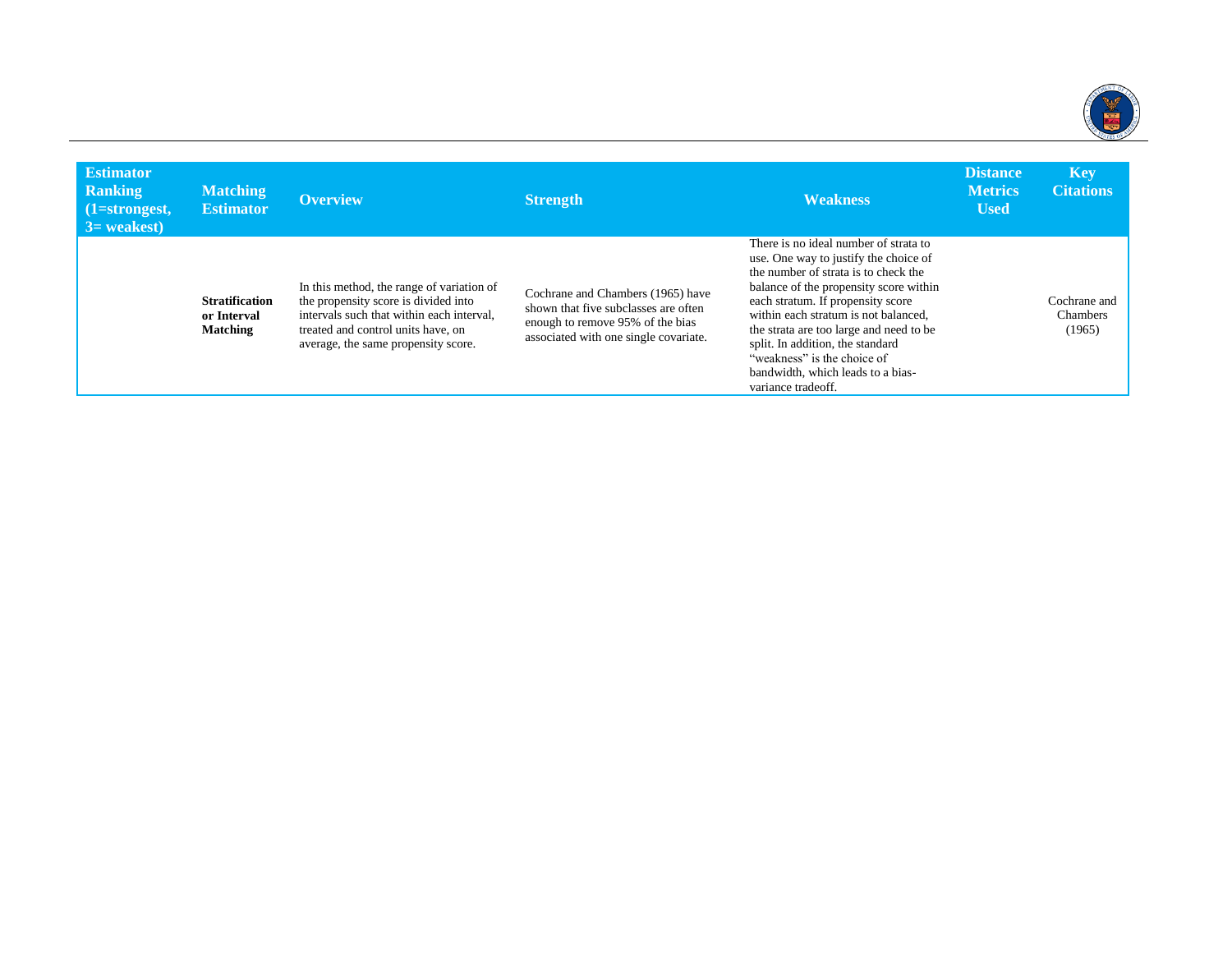

## Flow Diagram of Propensity Score Matching Study

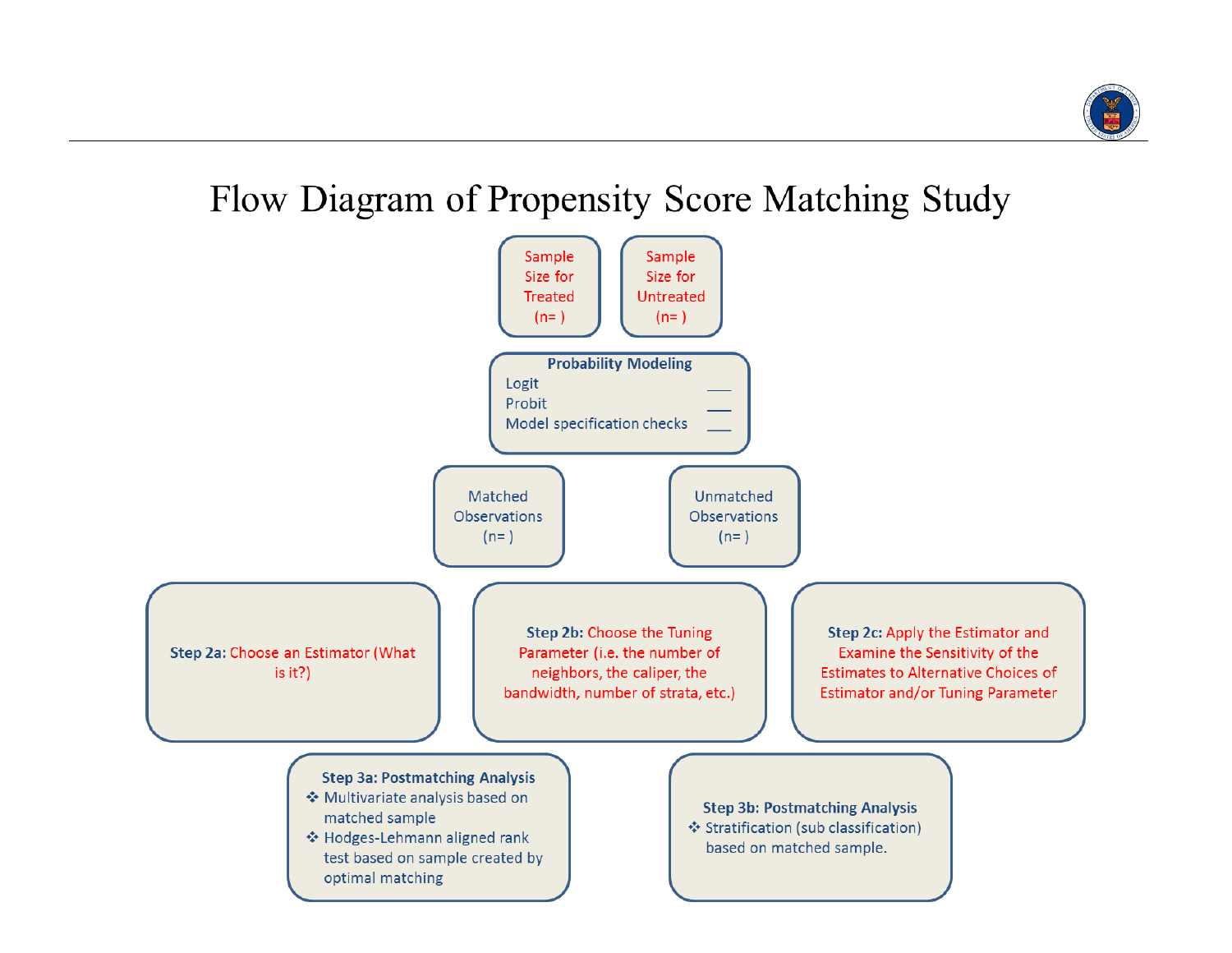

## **Key References Consulted**:

Busso, M., DiNardo, J. and McCrary, J. (2011), "New Evidence on the Finite Sample Properties of Propensity Score Matching and Reweighting Estimators", Unpublished manuscript.

Caliendo, M. and Kopeinig, S. (2008), "Some Practical Guidance for the Implementation of Propensity Score Matching", *Journal of Economic Surveys*, 22(1), 31-72.

Cochrane, W. and Rubin, D.B. (1973), "Controlling Bias in Observational Studies", *Sankyha: The Indian Journal of Statistics, Series A (1961-2002)*, 35, 417- 446.

Cochrane, W. and Chambers, S. (1965),"The Planning of Observational Studies of Human Populations", *Journal of the Royal Statistical Society*, Series A, 128, 234-266.

Diamond, A. and Sekhon, J. (2012), "Genetic Matching for Estimating Causal Effects: A General Multivariate Matching Method for Achieving Balance in Observational Studies", forthcoming in *Review of Economics and Statistics*

Frölich, M. (2004), "Finite Sample Properties of Propensity-Score Matching and Weighting Estimators", *Review of Economics and Statistics* 86(1): 77-90.

Funk, M. J., Westreich, D., Wiesen, C., Sturmer, T., Brookhart, M. A. and Davidian, M. (2011), "Doubly Robust Estimation of Causal Effects", *American Journal of Epidemiology*, 1-7.

Heckman, J., Ichimura, H. and Todd, P.E. (1997), "Matching As An Econometric Evaluation Estimator: Evidence from Evaluating a Job Training Programme", *Review of Economic Studies*, 64, 605-654.

Heckman, J., Ichimura, H. and Todd, P.E. (1998), "Matching as an Econometric Evaluation Estimator", *Review of Economic Studies*, 65, 261-294.

Hirano, K., Imbens, G. and Ridder G. (2003), "Efficient Estimation of Average Treatment Effects Using the Estimated Propensity Score", *Econometrica* 71(4): 1161-1189

Hollister, M. (2009), "Is Optimal Matching Suboptimal?", *Sociological Methods Research*, 38, 235-264.

Huber, M., Lechner, M. and Wunsch, C. (2011), "How to Control for Many Covariates? Reliable Estimators Based on the Propensity Score", IZA Discussion Paper No. 5268.

Iacus, S., King, G. and Porro, G. (2011) "Causal Inference without Balance Checking: Coarsened Exact Matching", *Political Analysis*, 1-24.

Posner, M. and Ash, A. "Comparing Weighting Methods in Propensity Score Analysis", Unpublished Manuscript.

Rosenbaum, P.R. and Rubin, D.B. (1983), "The Central Role of the Propensity Score in Observational Studies for Causal Effects", *Biometrika*, 70, 1, 41-55.